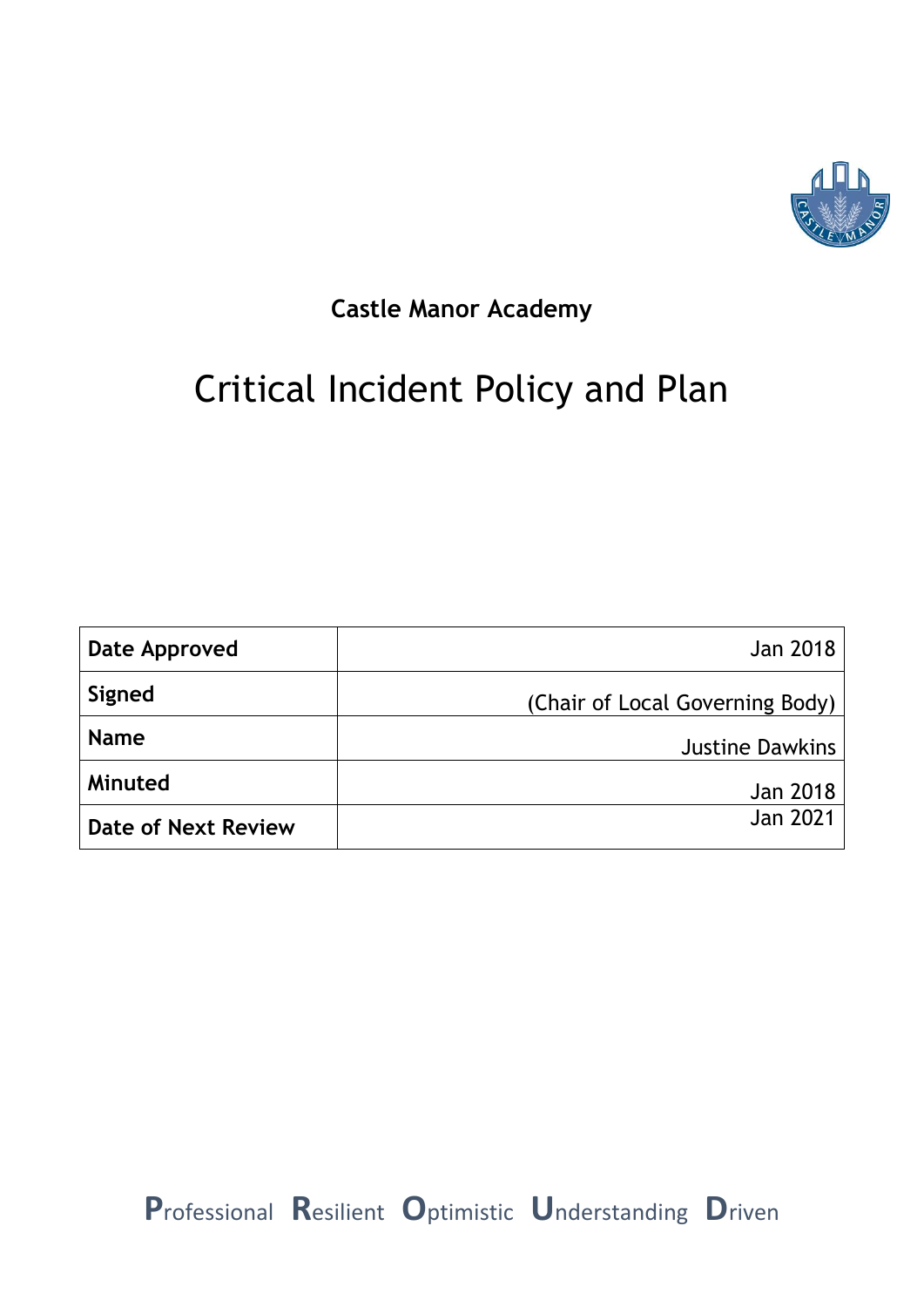#### **Policy Statement**

Castle Manor Academy is totally committed to ensuring that, in the event of a critical or major incident, the school will provide a high level of care and education for its population.

The Director of Children's & Young People's Services (CYPS) Suffolk and the Chief Executive Officer of Samuel Ward Multi Academy Trust will be informed immediately if this plan comes into effect.

The Headteacher and the Governing Body of Castle Manor Academy are responsible for annually reviewing the Plan and identifying areas of weakness.

The school is responsible for updating relevant sections of the Plan on a regular basis.

The Governors of the school uphold the Suffolk CYPS Managing School Emergencies advice.

#### **Definition**

A major incident may be defined as a physical incident or psychological trauma that has a severe immediate impact and likely long-term effect on students, staff, governors or parents/carers.

It may involve significant threat, damage or injury to property and /or individuals.

#### **Aims**

- 1. To maintain a duty of care
- 2. To minimise educational and administrative disruption within school
- 3. To enable normal working to be resumed in the shortest possible time

#### **Objectives**

- 1. To ensure control is established at a senior level within school at the critical early stages of a major incident situation
- 2. To provide the Director of Children's & Young People's Services with a detailed list of actions to cover the initial period following a major or critical incident, up to and until the repaired or rebuilt premises are reoccupied where necessary.

#### **Preamble**

It is impossible to predict when a major incident may occur or what form it may take, but the following may be considered as examples:

- Fire or flood to buildings and contents
- Death, accident or assault to members of staff or students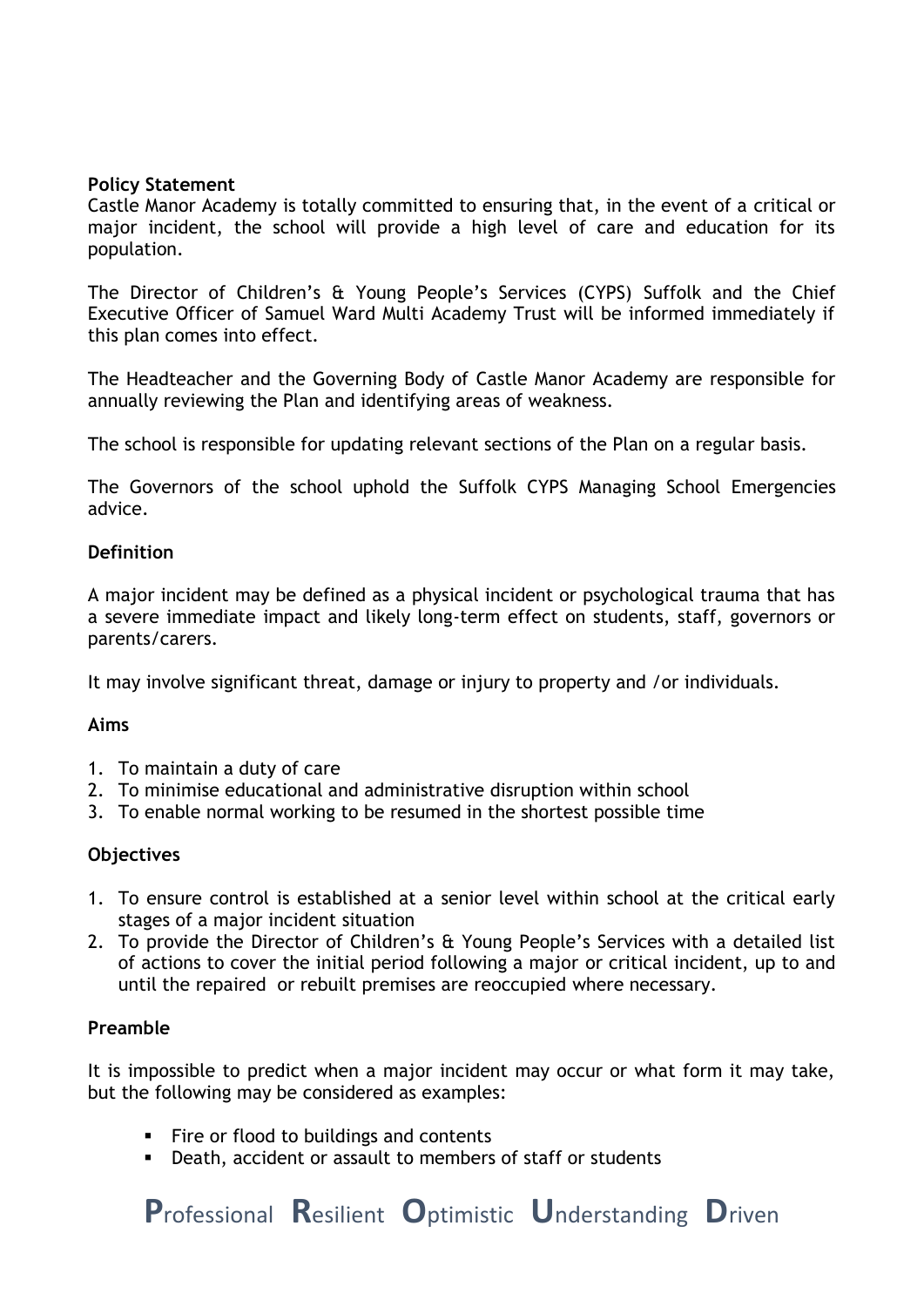- Natural major incident within the local community
- Terrorism
- Missing Person(s) / abductions

The Major Incident Policy and Plan cannot cover every aspect of recovery from a major incident.

Occurrences may arise which cannot be foreseen or considered.

The major incident may occur during the school day, during the evening, during the school holidays or on a school trip.

Dealing with a 'low incidence, high consequence' emergency will always be a challenge, and the amount of preparation which is reasonable should always be balanced against an assessment of risk.

### **To be prepared for one eventuality is to be prepared for all**

It is important that the Critical Incident Policy & Plan and the County Guidance is easily understood and swings into action immediately.

The following must be remembered in relation to the Major Incident Policy:

- that the duty of care is maintained:
- that it is followed as closely as possible;
- that designated personnel understand their tasks and are competent to carry them out;
- that other people do not take unilateral actions;
- that consideration and sensitivity is shown by all;
- that students, staff and parents/carers are protected from press intrusion;
- that normal business be resumed as soon as possible;
- **•** that there is a realisation that total recovery may take a long time.

The Major Incident Recovery Team (CIRT) has responsibility for ensuring that procedures are properly addressed at times of high emotion and that if the Headteacher is the subject of the incident then the response mechanism should proceed effectively. If the incident involves legal action, a precise response to the incident should be known and is able to be verified by more than one person.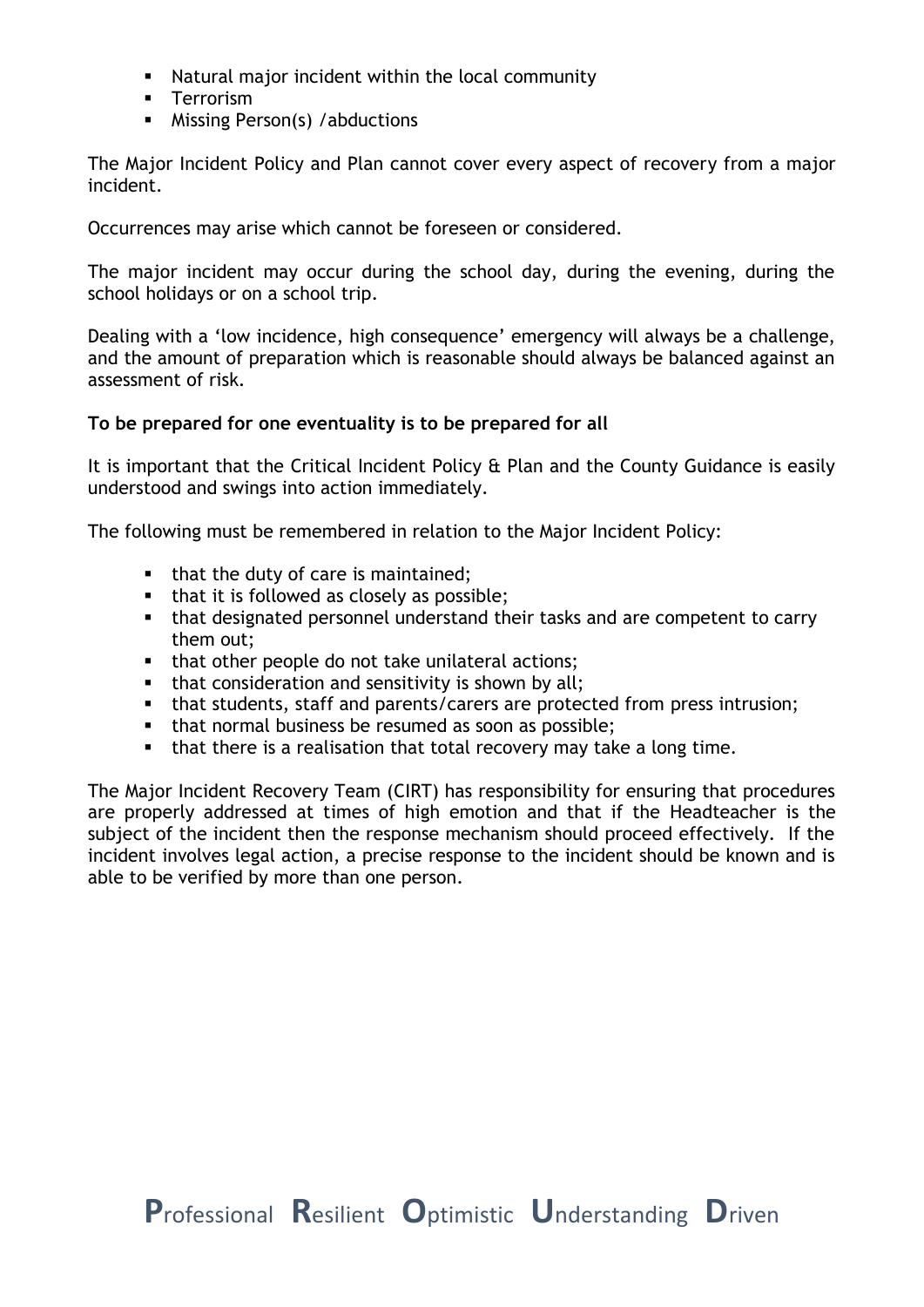# **The Critical Incident Recovery Team (CIRT):**

| <b>Name</b>                                                        | <b>Position in School</b>                       | Role during incident                                                                                                                                                          |
|--------------------------------------------------------------------|-------------------------------------------------|-------------------------------------------------------------------------------------------------------------------------------------------------------------------------------|
| Mrs Vanessa Whitcombe                                              | Headteacher                                     | Leader of plan<br>$\bullet$<br>Designate roles and responsibilities<br>Liaise with emergency services<br>$\bullet$<br>Co-ordinates from school<br>Informs SWMAT of incident   |
| Mr Chris Brown                                                     | <b>Estates Manager</b>                          | Assist leader<br>Remain at school                                                                                                                                             |
| Mrs Jackie Taylor<br><b>Mrs Gill Mitchell</b>                      | <b>Office Manager</b><br><b>Headteachers PA</b> | Assist leader<br>$\bullet$<br>Remain at school<br>$\bullet$<br>Inform parents / relatives<br>$\bullet$<br>Liaise with emergency services<br>Contact relevant outside agencies |
| Mrs Ele Stoneham                                                   | Deputy<br>Headteacher                           | Assist leader<br>Adopt leader role if Headteacher<br>not available                                                                                                            |
| Mr James Gosden<br><b>Mrs Victoria Horne</b><br>Miss Ann Grimstone | Leadership team                                 | Assist leader<br>$\bullet$<br>Adopt leader role if Headteacher<br>or Deputy not available                                                                                     |

#### **All members of the critical incident recovery team must:**

- have a copy of the Major Incident Kit, Policy and CYPS advice at home and at school
- be aware of the roles of each part of the plan to enable the school to react swiftly and accordingly
- have contact numbers of each other for 24 hour contact
- have an on call rota for any member who is not available in the event of a school trip
- in the event of a school trip /visit, have access to a list of names for staff and students.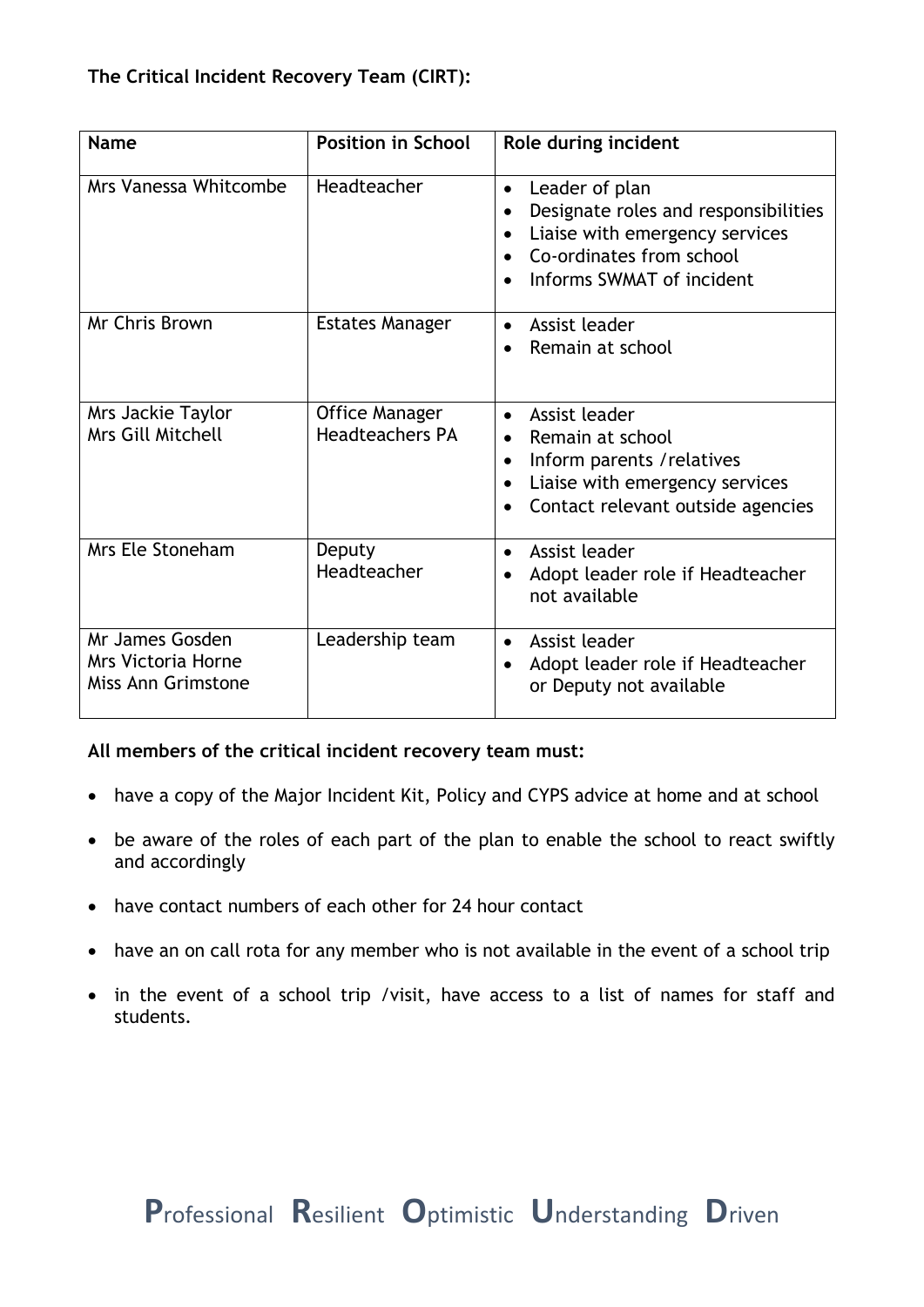# **IMMEDIATE INCIDENT CHECKLIST – PEOPLE RELATED**

# **Major incident involving people**

| 1. Death of a student or member of staff                        |
|-----------------------------------------------------------------|
| 2. Abducted / missing student                                   |
| 3. Assault causing serious injury                               |
| 4. Transport incident involving school visit /journey           |
| 5. Communicable Disease                                         |
| 6. Food poisoning                                               |
| 7. Terrorist Incident: Full Lockdown                            |
| 8. Due to civil disturbance/air pollution etc: Partial Lockdown |

8. Due to civil disturbance/air pollution etc: Partial Lockdown

| 1. Death of a student or member of staff on site                             |                     |  |
|------------------------------------------------------------------------------|---------------------|--|
| <b>Action</b>                                                                | <b>Action Taken</b> |  |
| Withdraw the students to a secure controlled area                            |                     |  |
| Secure site <i>i.e.</i> electricity, gas, water etc if due to an<br>accident |                     |  |
| Contact emergency services                                                   |                     |  |
| Inform CIRT leader                                                           |                     |  |
| Inform next of kin                                                           |                     |  |
| Notify LA                                                                    |                     |  |
| Inform Chair of Governors, Chief Executive Officer of                        |                     |  |
| SWMAT and his/her PA                                                         |                     |  |
| Ensure safety / welfare of other students and staff                          |                     |  |
| Complete accident book                                                       |                     |  |
| Investigate circumstances                                                    |                     |  |

| 2. Abducted / missing student                               |                     |  |
|-------------------------------------------------------------|---------------------|--|
| <b>Action</b>                                               | <b>Action Taken</b> |  |
| Inform CIRT leader                                          |                     |  |
| Inform police                                               |                     |  |
| Notify next of kin                                          |                     |  |
| <b>Notify LA</b>                                            |                     |  |
| Attend to emotional welfare of students and staff           |                     |  |
| Notify Chair of Governors, Chief Executive Officer of SWMAT |                     |  |
| and his/her PA                                              |                     |  |
| Update school registration details                          |                     |  |

| 3. Assault causing serious injury                      |                     |  |
|--------------------------------------------------------|---------------------|--|
| <b>Action</b>                                          | <b>Action Taken</b> |  |
| Administer first aid and contact emergency services    |                     |  |
| Secure site for investigation                          |                     |  |
| Inform MIP leader                                      |                     |  |
| Inform next of kin                                     |                     |  |
| Inform CYPS                                            |                     |  |
| Inform Chair of Governors & Chief Executive Officer of |                     |  |
| SWMAT and his/her PA                                   |                     |  |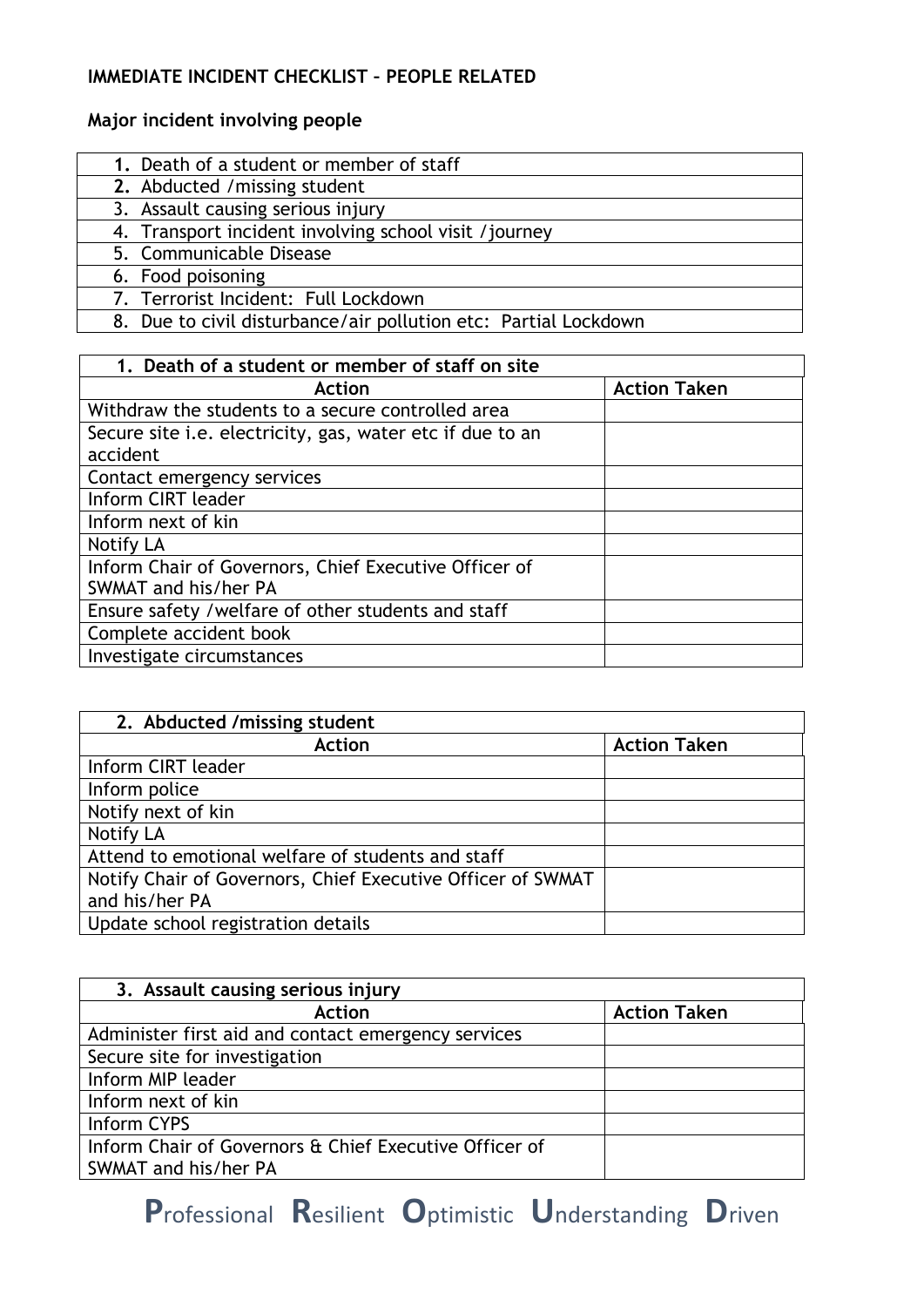| Complete serious incident forms              |  |
|----------------------------------------------|--|
| Ensure safety /welfare of students and staff |  |

| 4. Transport incident involving school visit /journey    |                     |  |
|----------------------------------------------------------|---------------------|--|
| <b>Action</b>                                            | <b>Action Taken</b> |  |
| Establish the nature and extent of the incident          |                     |  |
| If an injury - assess injury (preferably by first aider) |                     |  |
| Contact emergency services                               |                     |  |
| Ensure all other members of the group are accounted for  |                     |  |
| Ensure all other members are safe from danger and looked |                     |  |
| after                                                    |                     |  |
| Inform CIRT leader - giving full information of incident |                     |  |
| CIRT leader to oversee situation from school             |                     |  |
| Confirm hospital details                                 |                     |  |
| If serious incident inform LA                            |                     |  |
| Inform Chair of Governors, Chief Executive Officer of    |                     |  |
| SWMAT and his/her PA                                     |                     |  |
| Make arrangements for return of group to base or home    |                     |  |
| Contact place of visit and inform them of the situation  |                     |  |
| Obtain a police report                                   |                     |  |
| Obtain insurance information                             |                     |  |

| 5. Communicable Disease - only classed as an outbreak if more than one case |                     |
|-----------------------------------------------------------------------------|---------------------|
| <b>Action</b>                                                               | <b>Action Taken</b> |
| Inform CIRT leader                                                          |                     |
| Contact and liaise with Health & Safety Department within                   |                     |
| LA                                                                          |                     |
| <b>Contact School Nurse</b>                                                 |                     |
| Inform Chair of Governors, Chief Executive Officer of                       |                     |
| SWMAT and his/her PA                                                        |                     |
| School nurse and /or LA to advise re: letters to                            |                     |
| parents/carers                                                              |                     |
| Attend to emotional welfare of students and staff                           |                     |

| 6. Food Poisoning                                           |                     |
|-------------------------------------------------------------|---------------------|
| <b>Action</b>                                               | <b>Action Taken</b> |
| Inform CIRT leader                                          |                     |
| Identify who is affected and assess severity of the illness |                     |
| Continue observation of casualty or casualties              |                     |
| Administer first aid as required                            |                     |
| Contact next of kin and advise hospital details             |                     |
| <b>Contact Health Team - Consumer Protection Department</b> |                     |
| giving full information                                     |                     |
| If serious outbreak inform LA                               |                     |
| Inform Chair of Governors, Chief Executive Officer of       |                     |
| SWMAT and his/her PA                                        |                     |
| Exclude affected people from school where necessary         |                     |
| Identify cause of illness to avoid a reoccurrence           |                     |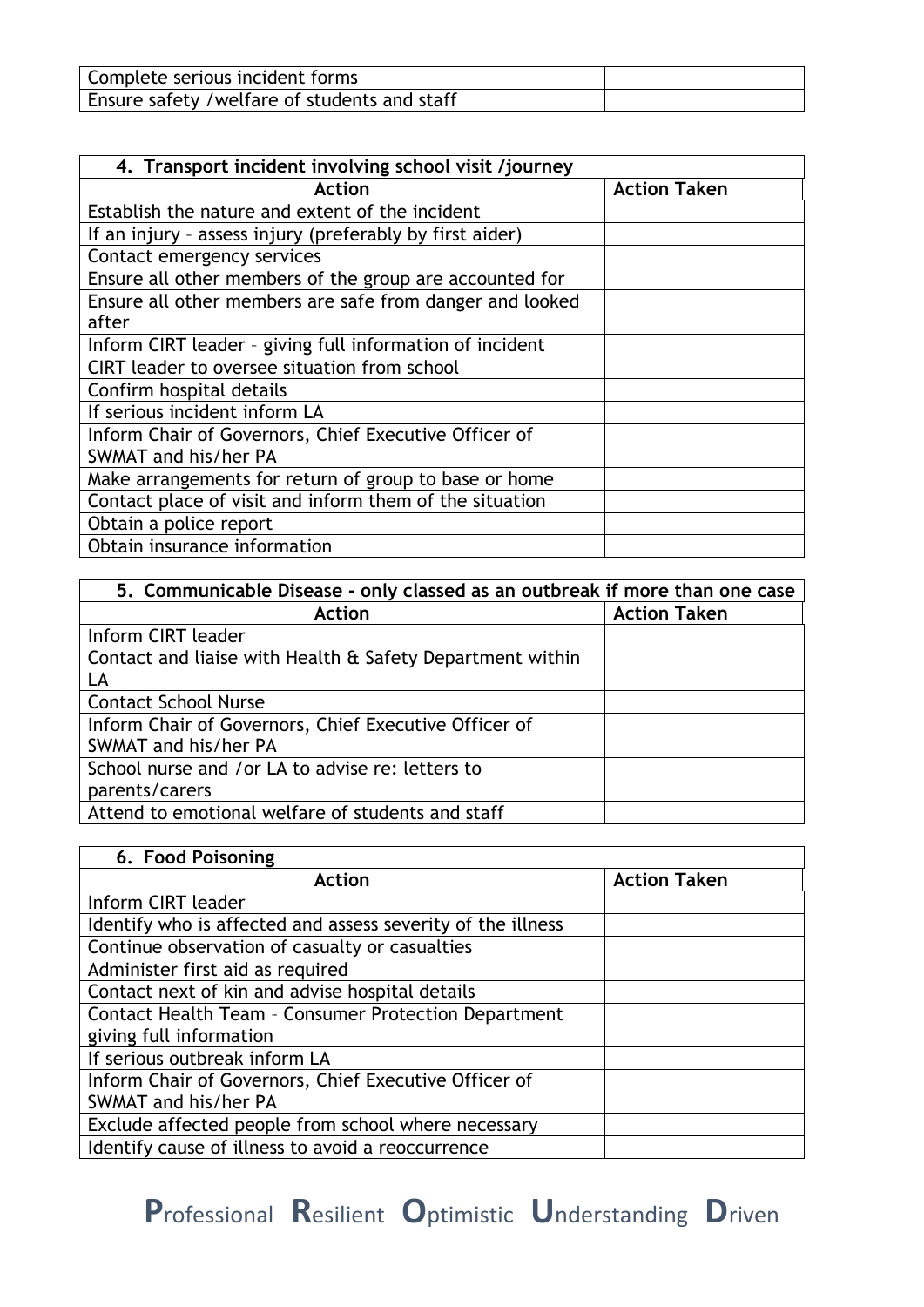| 7. Terrorist Attack Involving People: Full Lockdown          |                     |  |
|--------------------------------------------------------------|---------------------|--|
| Action                                                       | <b>Action Taken</b> |  |
| Ensure CIRT is informed                                      |                     |  |
| All students to return to their base (classroom, tutor room, |                     |  |
| hall or another agreed location)                             |                     |  |
| External doors locked                                        |                     |  |
| Classroom doors locked. Windows locked. Blinds drown.        |                     |  |
| Students out of sight.                                       |                     |  |
| Registration taken                                           |                     |  |
| Inform everyone that mobile phones must not be used.         |                     |  |
| Inform emergency services                                    |                     |  |
| Inform parents                                               |                     |  |
| Inform Local Authority                                       |                     |  |
| Inform CEO SWMAT or his/her PA and Chair of Governors        |                     |  |
| Attend to welfare of staff and pupils                        |                     |  |

| 8. Due to Civil Disturbance/Air Pollution etc: Partial Lockdown |                     |  |
|-----------------------------------------------------------------|---------------------|--|
| <b>Action</b>                                                   | <b>Action Taken</b> |  |
| <b>Ensure CIRT Informed</b>                                     |                     |  |
| All students and staff to return to building.                   |                     |  |
| External windows and doors locked.                              |                     |  |
| Liaise with Emergency Services if needed                        |                     |  |
| Inform Local Authority                                          |                     |  |
| Inform parents                                                  |                     |  |
| Inform CEO of SWMAT and Chair of Governors                      |                     |  |

# **IMMEDIATE INCIDENT CHECKLIST – PROPERTY RELATED**

# **Critical incident related to property**

| 1. Widespread structural damage |
|---------------------------------|
| 2. Major fire                   |
| 3. Terrorist incident           |

| 1. Widespread structural damage                          |                     |  |  |
|----------------------------------------------------------|---------------------|--|--|
| <b>Action</b>                                            | <b>Action Taken</b> |  |  |
| Evacuate the premises                                    |                     |  |  |
| Take a roll call                                         |                     |  |  |
| Call emergency services                                  |                     |  |  |
| Ensure CIRT leader is informed                           |                     |  |  |
| Decide whether to keep students in school or send home   |                     |  |  |
| Provide information to parents/carers via phone /letter  |                     |  |  |
| Inform LA                                                |                     |  |  |
| Inform Chair of Governors, Chief Executive Officer of    |                     |  |  |
| SWMAT and his/her PA                                     |                     |  |  |
| Ensure no unauthorised persons gain access to the site   |                     |  |  |
| Contact the CYPS Premises Section / NPS for a structural |                     |  |  |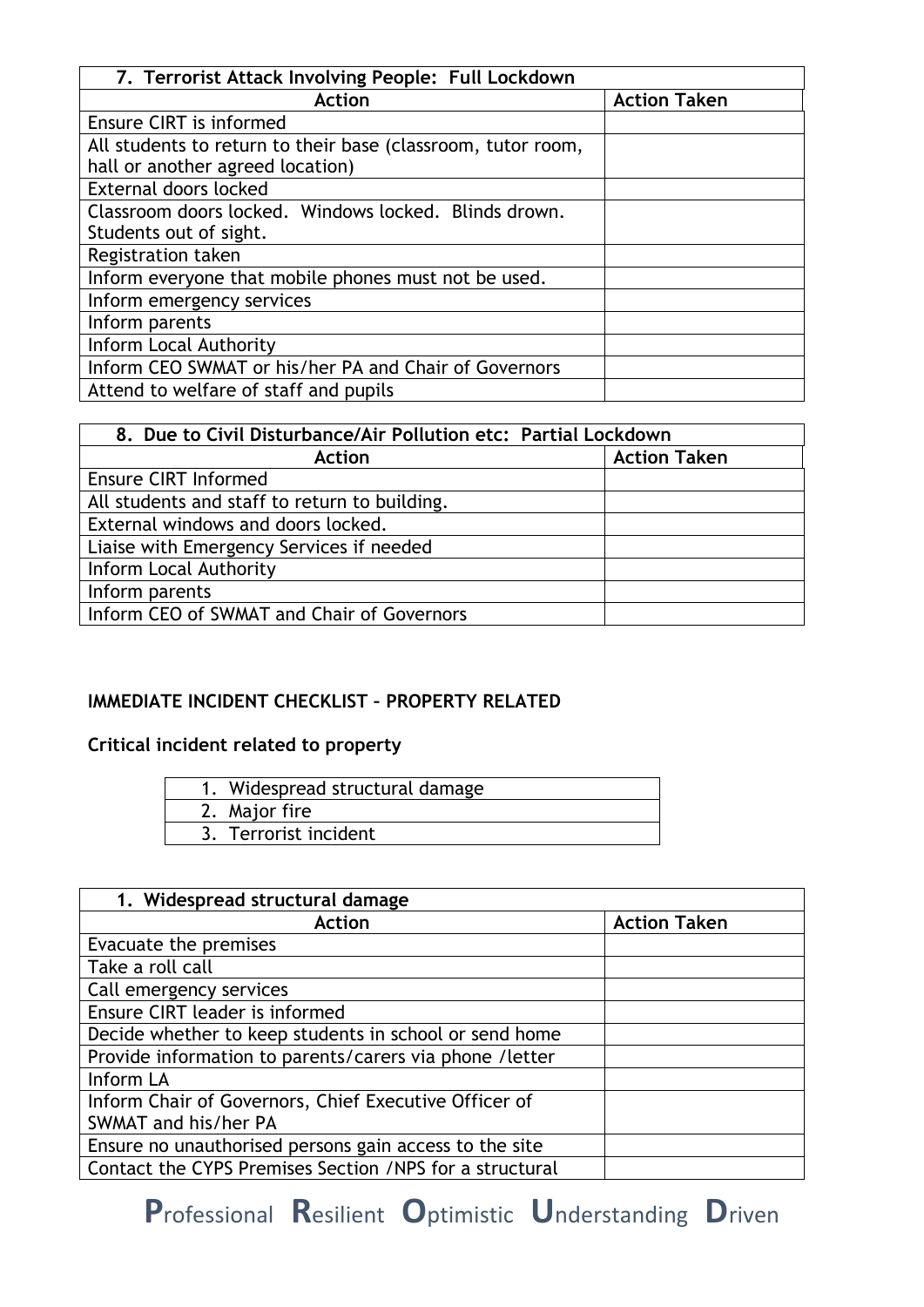| Surveyor to assess damage/repairs               |  |
|-------------------------------------------------|--|
| Strictly control access to the damaged building |  |

| 2. Major fire                                                |                     |  |  |
|--------------------------------------------------------------|---------------------|--|--|
| <b>Action</b>                                                | <b>Action Taken</b> |  |  |
| Ensure safety of students, staff and visitors by following   |                     |  |  |
| schools evacuation procedures - Option to move to the        |                     |  |  |
| <b>Secondary Evacuation Point</b>                            |                     |  |  |
| Ensure CIRT is informed                                      |                     |  |  |
| Ensure safety and security of premises                       |                     |  |  |
| Staff /students must not be allowed to re-enter the building |                     |  |  |
| until emergency services allow them to do so                 |                     |  |  |
| Advise the LA / Insurance Department                         |                     |  |  |
| Contact the CYPS Premises Section /NPS for a structural      |                     |  |  |
| Surveyor to assess damage/repairs                            |                     |  |  |
| Close the school if necessary                                |                     |  |  |
| Advise the Chair of Governors, Chief Executive Officer of    |                     |  |  |
| SWMAT and his/her PA                                         |                     |  |  |

| 3. Terrorist incident                                     |                     |
|-----------------------------------------------------------|---------------------|
| <b>Action</b>                                             | <b>Action Taken</b> |
| For bomb scares and gas leaks implement standard fire     |                     |
| evacuation procedures - Option to move to the Secondary   |                     |
| <b>Evacuation Point</b>                                   |                     |
| Follow the schools Emergency Lockdown Procedures.         |                     |
| Inform everyone that MOBILE PHONES MUST NOT BE USED       |                     |
| Establish a safety point at a fair distance away from the |                     |
| school                                                    |                     |
| Ensure CIRT is informed                                   |                     |
| Inform LA                                                 |                     |
| Inform Chair of Governors, Chief Executive Officer of     |                     |
| SWMAT and his/her PA                                      |                     |

## **ONGOING ACTION FOLLOWING A PROPERTY RELATED INCIDENT**

- Ensure safety of students and staff
- Ensure all parents/carers, staff and governors are informed of and are aware of incident
- Evaluate damage to building and likely disruption to the education process
- **Ensure safe removal of hazardous materials and debris**
- **EXEC** Identify welfare support of students and staff
- Review health & safety and security / fire prevention on site
- Review the accommodation and catering
- Maintain communications with outside bodies
- Be involved in rebuilding and /or occupation of temporary premises
- Formalise the revised transport arrangements